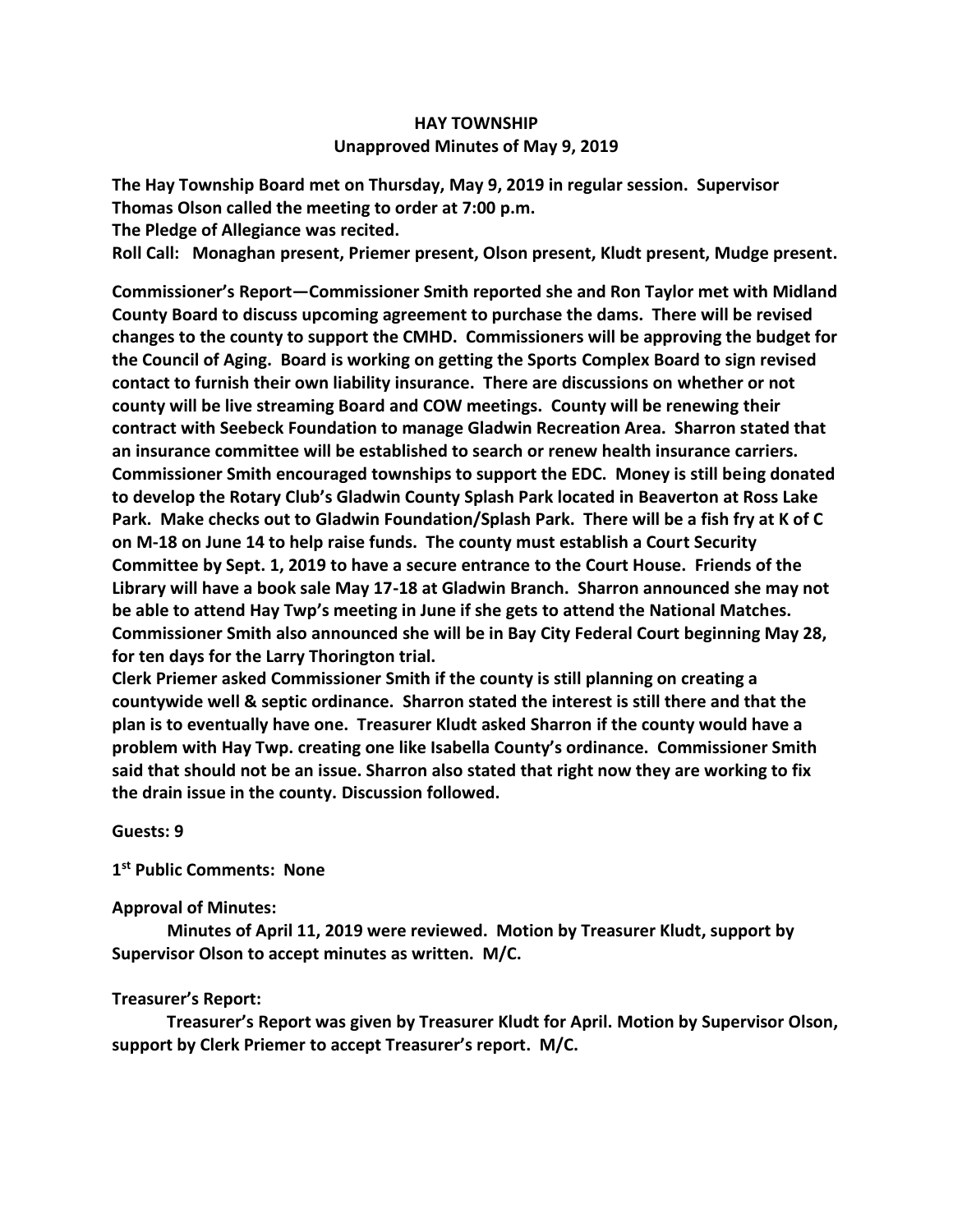**Warrants/Payments: Monthly Warrants were reviewed. Motion by Trustee Monaghan, support by Trustee Mudge to pay monthly warrants. M/C.**

• **Communications—MTA Workshop; Motion by Trustee Mudge, support by Supervisor Olson to approve Clerk & Treasurer to attend MTA workshop. M/C. Gladwin County Road Commission Meeting; GCRC will meet with select board members on May 14 at 1 p.m. to discuss this year's road projects. Hay Twp. will also tentatively meet with GCRC Sept. 26 @ 3 p.m. at the GCRC office. Ray Peck inquired about the meeting and described problems on Maple Point. Billie Johnson also commented on her hopes to get Rivers Terrace fixed.**

**Four Lakes Meeting; The Four Lakes Task Force invited Hay Twp. board members to attend meeting to discuss the Lake Level Study held at Swanton Hall in Edenville on May 16.**

- **Fireboard Report—Ray Peck gave the fire board report. Board member Jurgensen gave update on the Personnel & Policy Committee. The committee is working on finalizing the duties of the Fire Chief and the duties of the board secretary. Motion was passed to adopt the board policy of duties of the Treasurer. From March 29 thru April 24, there were 18 fire runs. 4 in Hay Twp. Wanda Raymer announced the beginning of the Gladwin Farmer's Market on May 11 and address signs would be sold throughout the summer by Friends of the Firefighters. Larry Jurkowski asked Ray about the dry hydrant on Radov Drive. Ray will check again with Chief Alward. Discussion followed.**
- **Ordinance Report— New complaints. 1560 S. Whitney Rd.—Junk. Repeat customer and notice has been sent regarding cleanup. Also, there is a septic issue at this address and it is being handled by CMDHD. Old complaints. 39 Walnut for junk. Property has been cleaned up. Current renter has hearing on 21st of May. Remaining items will be removed when resident moves at that time. Junk & Blight at 1651 S. M-30 (wood business). Progress has been made. Windows have been repaired or boarded up. Some items have been disposed of with more to come. The DEQ is now involved and has sent a violation notice. Property is supposedly sold to a John Pease and Pease intends to continue the cleanup.**
- **Liquor Inspection Report: Dave Kelly reported both businesses were inspected and found to be in compliance.**
- **Old Business—Four Lakes Task Force Update—Trustee Mudge reported on the task force business. Mark stated there was a court hearing on May 3 where the special assessment district and lake levels were approved. Wixom should be purchased by the end of the year and \$20 million will be financed by a bond. Estimated assessment costs will be \$350 for front lots and \$88 for back lots. Mariotta Sprott asked about the money generated from the hydro dams and was told Boyce would still receive the money from the power until 2024. Ray Peck wanted to know how many years we would be assessed for and was told it was non ending. Trustee Monaghan was told that the county would not be sharing the cost. Larry Jurkowski wanted to know if he had to pay \$88 for each of his back lots and Trustee Mudge said he would not. Discussion followed.**